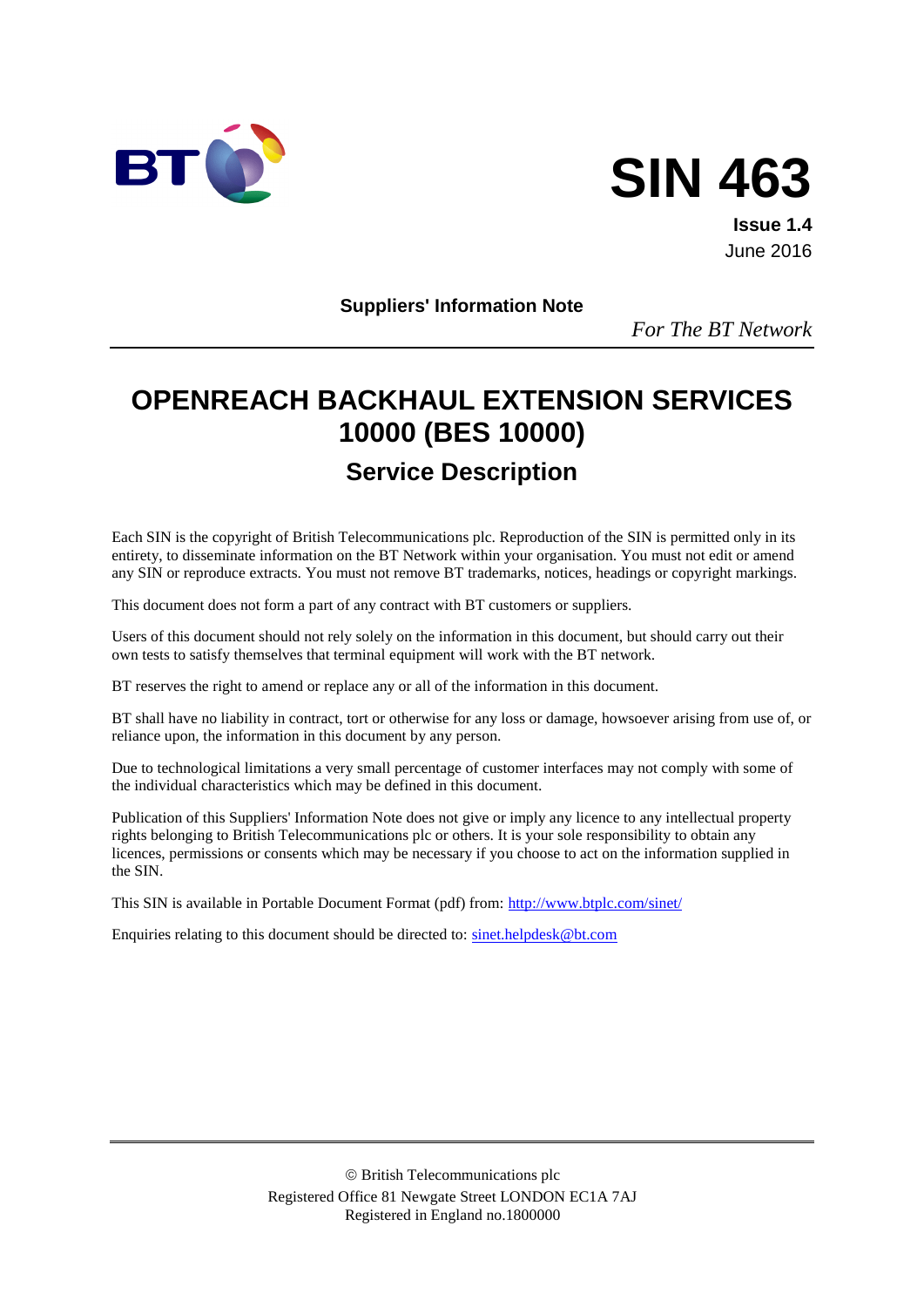### **CONTENTS**

| $\mathbf{1}$ . |       |  |
|----------------|-------|--|
| 1.             |       |  |
| 2.             |       |  |
| 2.1            |       |  |
|                | 2.1.1 |  |
|                | 2.1.2 |  |
| $2.2^{\circ}$  |       |  |
|                | 2.2.1 |  |
|                | 2.2.2 |  |
| 3.             |       |  |
| 3.1            |       |  |
| 3.2            |       |  |
|                | 3.2.1 |  |
|                | 3.2.2 |  |
|                | 3.2.3 |  |
|                | 3.2.4 |  |
|                | 3.2.5 |  |
| $\mathbf{4}$   |       |  |
| 5.             |       |  |
| 6.             |       |  |
| 7.             |       |  |

#### **FIGURES**

#### **TABLES**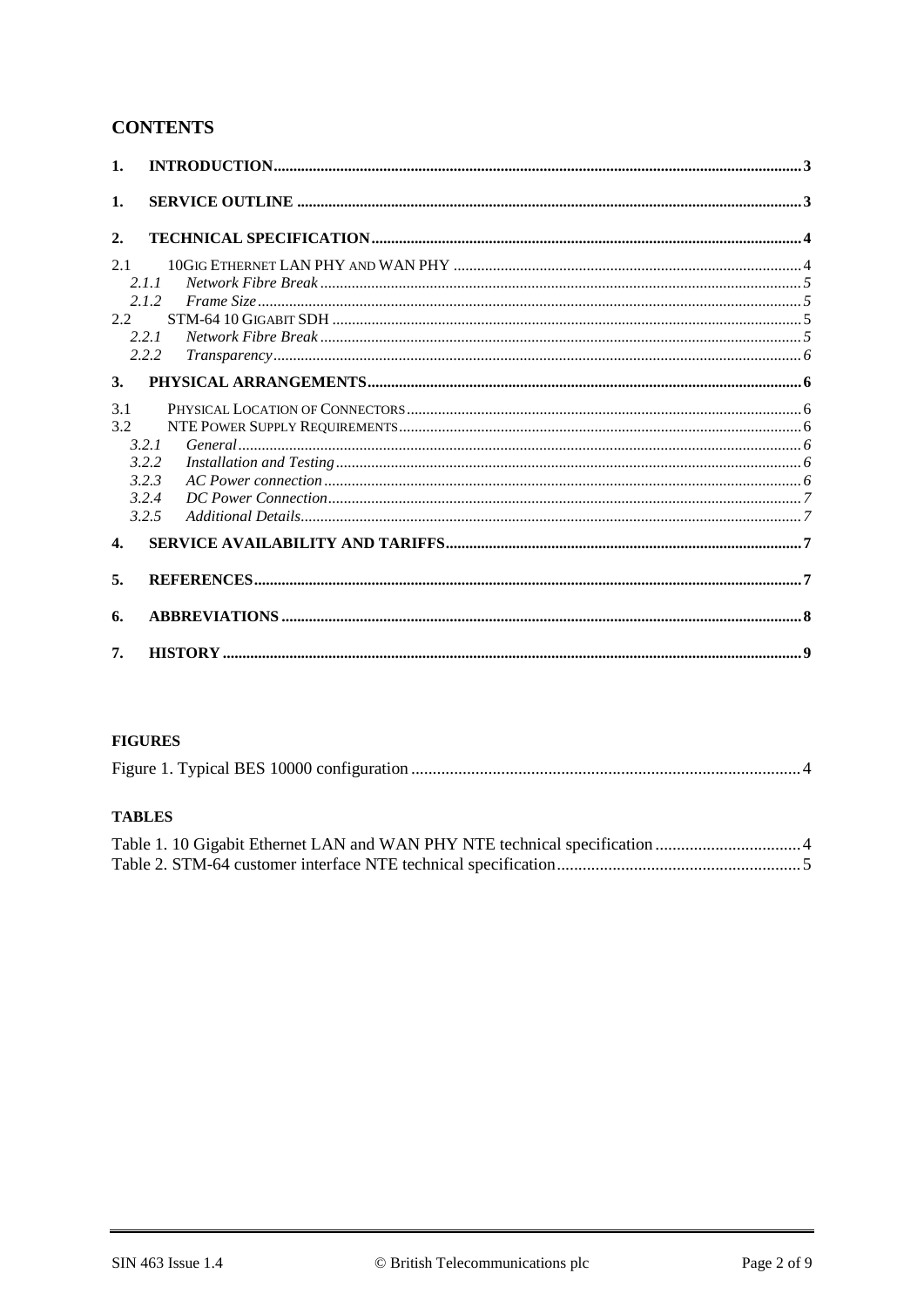### **1. Introduction**

This Suppliers' Information Note (SIN) describes the Openreach Backhaul Extension Services 10000 (BES10000). The SIN provides information about the service for use by Customer Premises Equipment (CPE) manufacturers and developers.

Note: Openreach has provided formal notification that BES 10000 and BES Daisy Chain 10000 will no longer be available for new supply with effect from 30 September 2016. External shifts (re-sites and re-arranges) and upgrades will also not be available from that date.

### **1. Service Outline**

The BES 10000 service operates at a speed of 10.3125 Gbit/s for 10GBase-LR (10 Gigabit Ethernet LAN PHY) and 9.95328 Gbit/s for both STM-64 (10 Gigabit SDH) and 10GBase-LW (10 Gigabit Ethernet WAN PHY).

The BES 10000 service can be used as an STM-64 SDH transport service or used to interconnect Local Area Networks incorporating a 10 Gigabit Ethernet backbone.

The service is available as an unprotected BES 10000 service:

BES 10000

The BES 10000 service is an unprotected service. However if protection against both network fibre breaks and card failures is sought, 2 BES 10000B services may be used. The use of 2 BES 10000B circuits to provide additional resilience will result in 2 customer interfaces being presented at each site.

A typical BES 1000 service is shown in [Figure 1.](#page-3-0)

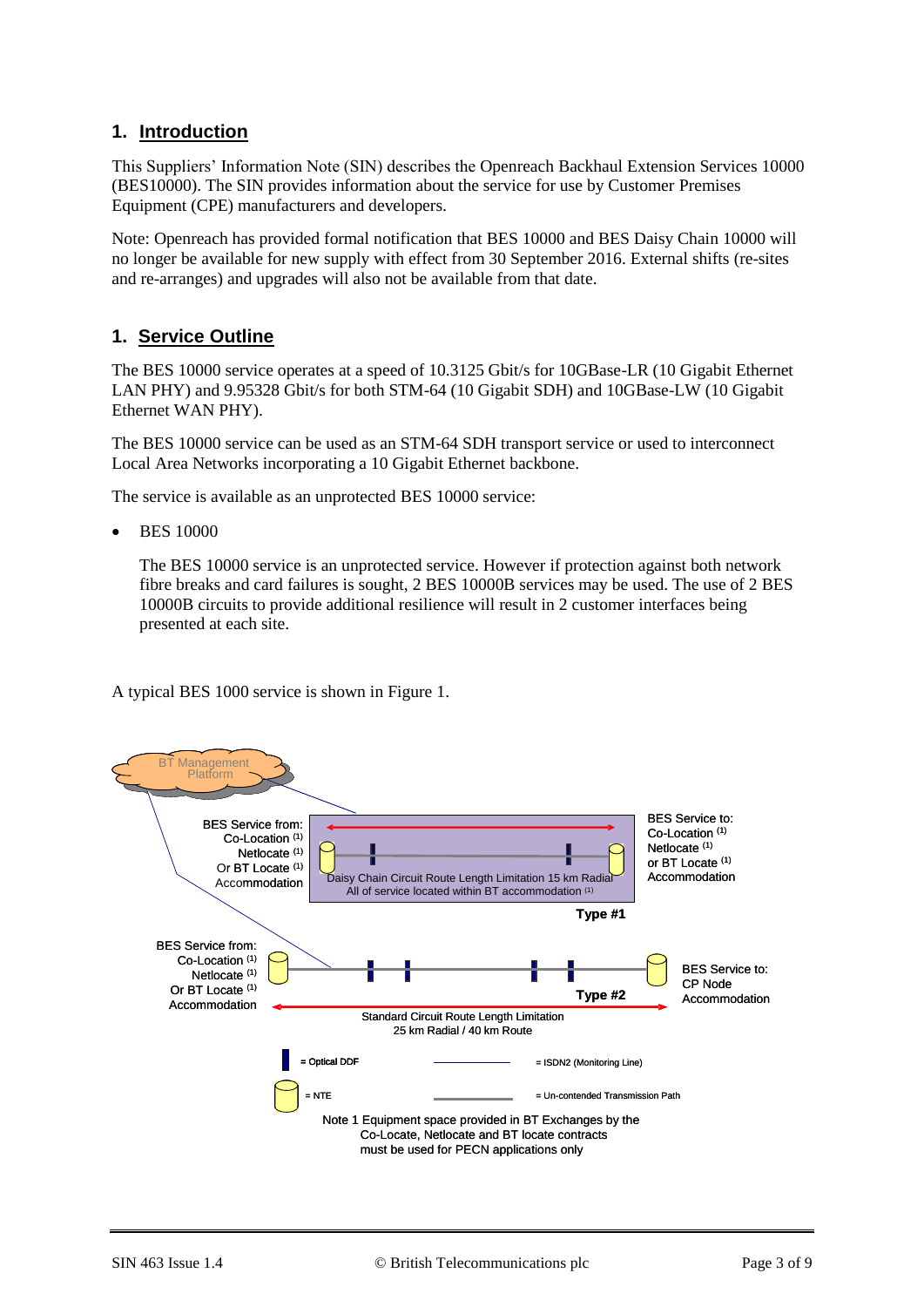#### <span id="page-3-0"></span>**Figure 1. Typical BES 10000 configuration**

#### **2. Technical Specification**

The BES 10000 NTE supports the following types of customer interface:

- 1. 10.3125 Gbit/s 10 Gigabit Ethernet LAN PHY 10GBase-LR optical presentation with IEEE 802.3 [\[1\]](#page-6-0) 10 Gigabit Ethernet framing.
- 2. 9.95328 Gbit/s 10 Gigabit Ethernet WAN PHY 10GBase-LW optical presentation with IEEE 802.3 [\[1\]](#page-6-0) 10 Gigabit Ethernet framing.
- 3. 9.95328 Gbit/s STM-64 SDH S64.1 optical presentation conforming to ITU-T Recommendation G.691  $[5]$  and G.707  $[6]$

The BES 10000 NTE does not support conversion between the three interface types listed above. The same customer interface type must be presented at each end of a BES 10000 link.

### **2.1 10Gig Ethernet LAN PHY and WAN PHY**

10 Gigabit Ethernet conforms to the IEEE 802.3ae<sup>[\[4\]](#page-7-2)</sup> standard.

The interface is the Network Termination Point (NTP), i.e. the point of connection between the BT Network Terminating Equipment (NTE) and the CPE interface. The Customer Interface consists of a pair of SC/PC type fibre interface ports (transmit and receive). The customer provides the fibre patch connectors between the NTE and CPE; the maximum fibre length is shown in [Table 1.](#page-3-1)

The 10GBase-LR and 10GBase-LW type interface is as specified in the 10 Gigabit Ethernet IEEE 802.3ae<sup>[\[4\]](#page-7-2)</sup> specifications. Attention is drawn to the Intellectual Property Rights (IPRs) set out in the preface of this agreed International standard. It is the responsibility of the CPE supplier to ensure that they have the necessary rights from the owner of the IPR. The IPR owner has stated that they are willing to negotiate licences under reasonable and non-discriminatory terms and conditions with applicants throughout the world.

| <b>Protocol</b>                                                 | 10 Gigabit Ethernet IEEE 802.3ae <sup>[4]</sup>        |
|-----------------------------------------------------------------|--------------------------------------------------------|
| <b>Line Rate</b>                                                | 10.3125 Gbit/s for 10GBase-LR (LAN PHY) and            |
|                                                                 | 9.95328 Gbit/s for 10GBase-LW (WAN PHY)                |
| <b>Maximum Bit Error Rate</b>                                   | $10^{-12}$                                             |
| <b>Power Requirement</b>                                        | See Section 4.2                                        |
| <b>Customer Fibre Connector</b>                                 | SC/PC type                                             |
| <b>Customer interface Fibre (Customer)</b><br><i>provided</i> ) | Single-mode 1310nm, 9/125 micron                       |
| <b>Customer interface Fibre Maximum</b>                         | 10km from NTE's 10GBase-LW or 10GBase-LR               |
| <b>Delivery Distance</b>                                        | port                                                   |
| <b>Operating Temperature</b>                                    | $5^\circ$ to $40^\circ$ C                              |
| <b>Laser Safety</b>                                             | Class 1 under all conditions as per IEC 825-1 $^{[2]}$ |

<span id="page-3-1"></span>**Table 1. 10 Gigabit Ethernet LAN and WAN PHY NTE technical specification**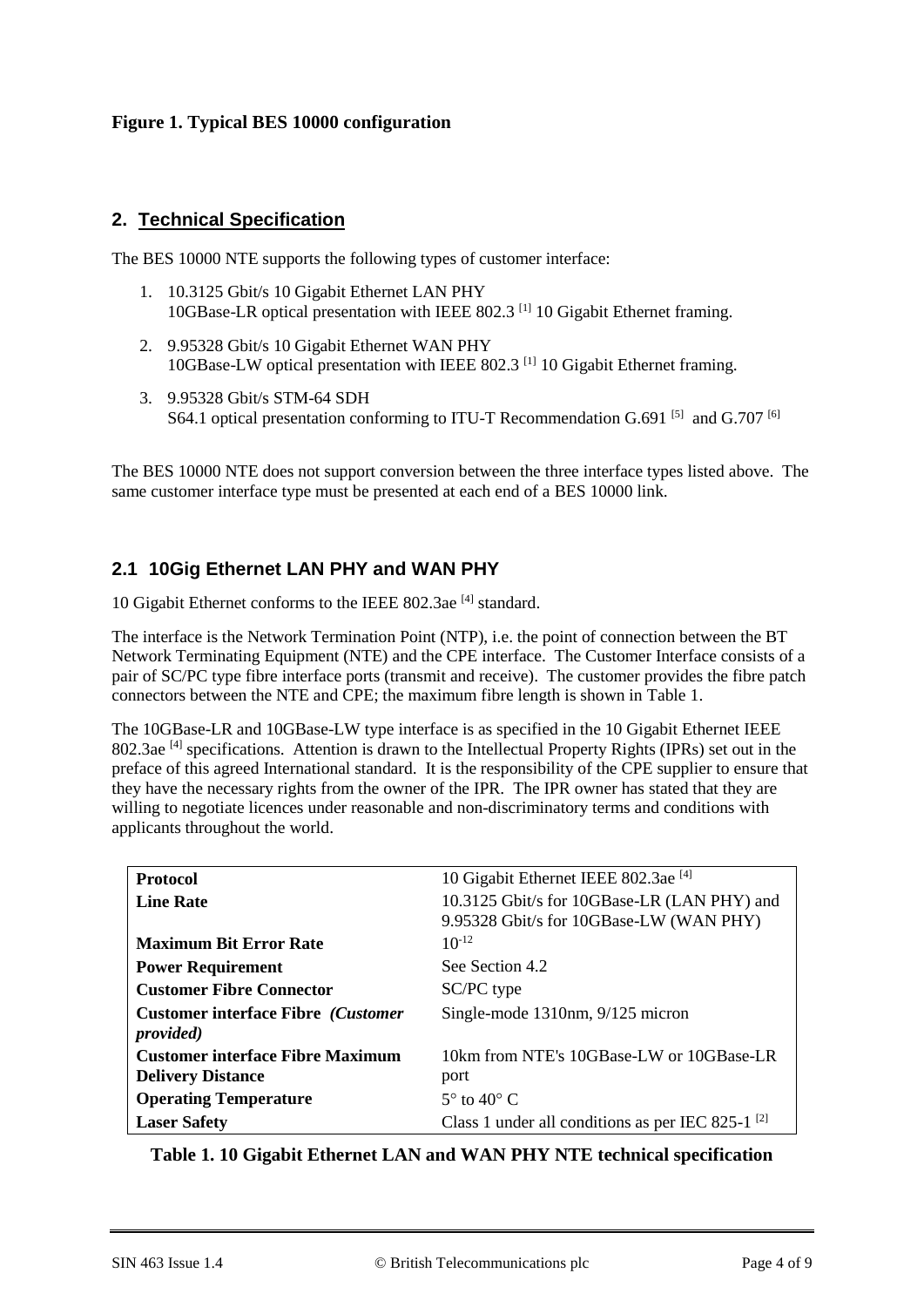### **2.1.1 Network Fibre Break**

In the event that there is a network fibre break, the customer interface will shut down if it is operating with customer equipment using a 10GBase-LR interface. This will be seen on customer equipment as a LOS (Loss of Signal) condition.

Customer equipment using a 10GBase-LW interface will see MS-AIS generated at each end of a BES10000 link in the event of a network fibre break, in accordance with IEEE 802.3ae [\[4\]](#page-7-2). The fault propagation behaviour of the NTE customer port operating in 10GBase-LW mode may be changed from generation of MS-AIS to generation of LOS (Loss of Signal) by special request.

#### **2.1.2 Frame Size**

The minimum and maximum Ethernet frame size supported by the BES 10000 service is determined by the customer's equipment not the BES 10000 NTEs. The BES 10000 service can support any frame size supported by the customer's equipment.

### **2.2 STM-64 10 Gigabit SDH**

The STM-64 interface conforms to ITU-T Recommendation G.707 <sup>[6]</sup> and G.691 <sup>[\[5\]](#page-7-0)</sup>.

The interface is the Network Termination Point (NTP), i.e. the point of connection between the BT Network Terminating Equipment (NTE) and the CPE interface. The Customer Interface consists of a pair of SC/PC type fibre interface ports (transmit and receive). The customer provides the fibre patch connectors between the NTE and CPE; the maximum fibre length is shown in [Table 2.](#page-4-0)

The STM-64 S64.1 interface is as specified in ITU-T G.691<sup>[\[5\]](#page-7-0)</sup> recommendations. Attention is drawn to the Intellectual Property Rights (IPRs) set out in the preface of this agreed International standard. It is the responsibility of the CPE supplier to ensure that they have the necessary rights from the owner of the IPR. The IPR owner has stated that they are willing to negotiate licences under reasonable and non-discriminatory terms and conditions with applicants throughout the world.

| <b>Protocol</b>                                                          | G.707 STM-64 according to ITU-T G.707                  |
|--------------------------------------------------------------------------|--------------------------------------------------------|
| <b>Line Rate</b>                                                         | 9.95328 Gbit/s                                         |
| <b>Maximum Bit Error Rate</b>                                            | $10^{-12}$                                             |
| <b>Power Requirement</b>                                                 | See Section 4.2                                        |
| <b>Customer Fibre Connector</b>                                          | SC/PC type                                             |
| <b>Customer interface Fibre</b> ( <i>Customer</i> )<br><i>provided</i> ) | Single-mode 1310nm, 9/125 micron                       |
| <b>Customer interface Fibre Maximum</b>                                  | 10km from NTE's customer port.                         |
| <b>Delivery Distance</b>                                                 |                                                        |
| <b>Operating Temperature</b>                                             | $5^\circ$ to $40^\circ$ C                              |
| <b>Laser Safety</b>                                                      | Class 1 under all conditions as per IEC 825-1 $^{[2]}$ |

#### **Table 2. STM-64 customer interface NTE technical specification**

#### <span id="page-4-0"></span>**2.2.1 Network Fibre Break**

Customer equipment using an STM-64 interface will see MS-AIS generated at each end of a BES10000 link in the event of a network fibre break, in accordance with ITU-T G.707 <sup>[\[6\]](#page-7-1)</sup>.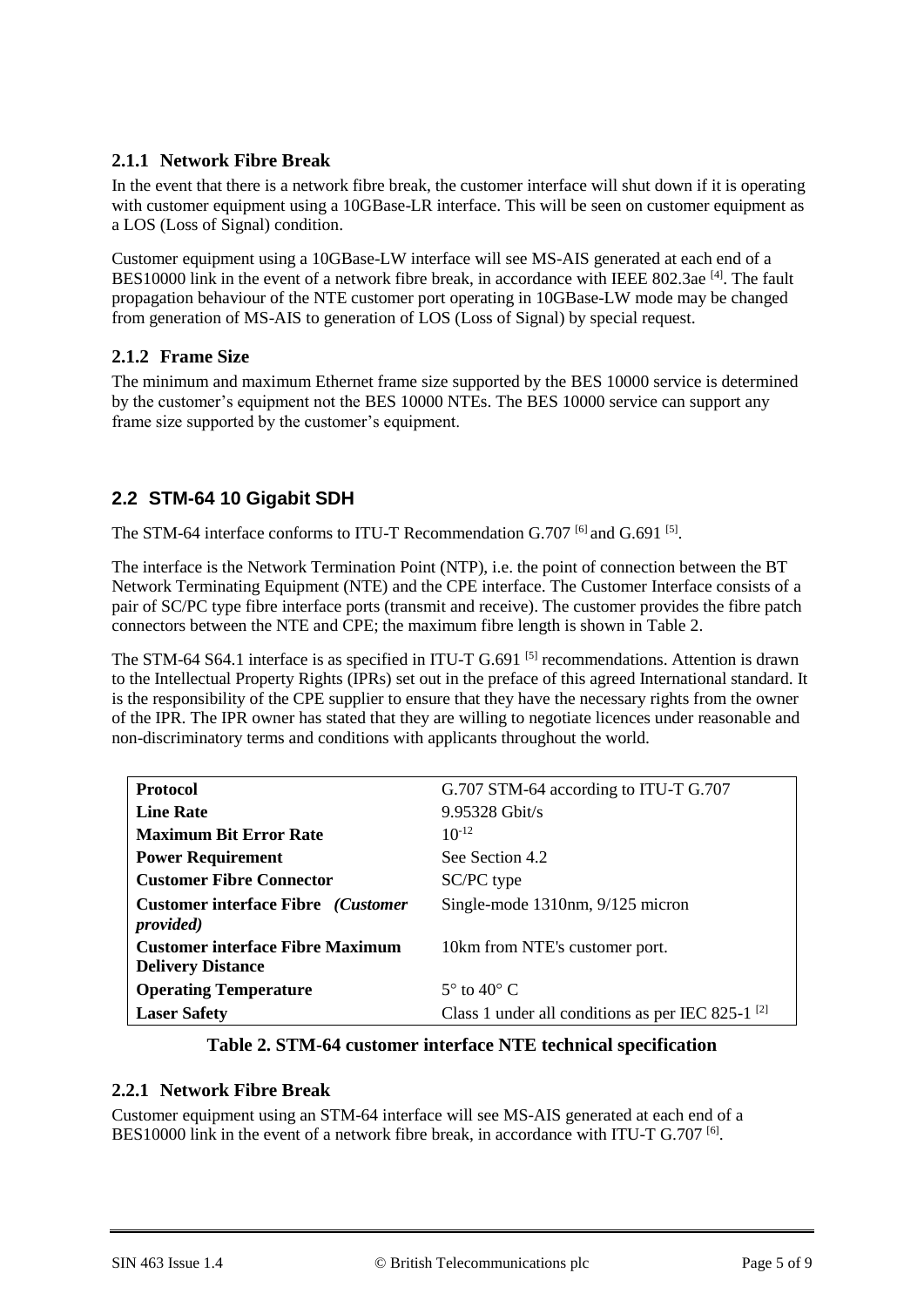The fault propagation behaviour of the NTE customer port operating in STM-64 mode may be changed from generation of MS-AIS to generation of LOS (Loss of Signal) by special request. The generation of the LOS condition is achieved by shutting down the customer port on the BES 10000 NTE.

### **2.2.2 Transparency**

The BES 10000 service is a physical layer transport with a high level of transparency. Where compatibility issues are encountered that result in the B1 byte being incorrectly reported, a completely transparent option can be enabled on the interface. The only requirement of the interface operating in transparent mode is that the customer signal operates at 9.95328 Gbit/s.

This mode of operation will not generate MS-AIS in the event of a network fibre break (but instead shutdown the customer port). In either transparent or standard mode, the customer signal is transported transparently by the BES 10000 NTE.

### **3. Physical Arrangements**

#### **3.1 Physical Location of Connectors**

The User–Network Interface (UNI) is located at the connector on the BT Network Terminating Equipment (NTE) with a connector on the Customer side as described in the relevant part of Section 3 of this document.

### **3.2 NTE Power Supply Requirements**

#### **3.2.1 General**

By placing a order with BT the customer has accepted the conditions placed by BT. In relation to powering of equipment, the customer must comply with the requirements of BS7671 and the details giving within the 'DC Power Planning and Installation Guide for WES-BES Products' document.

The Openreach NTE is locally powered and offers AC or DC power options. The CP will be required to provide either a local 50Hz AC supply in the form of two standard 13 Amp power socket(s); or dual -50V DC power distributions and Earth connections, with all wiring colour schemes conforming to BS7671 (IEEE Wiring Regulations). It will be the customers' responsibility to ensure that the power supply is fused and safe for Openreach to use. These should be in close proximity to the NTE installation location.

#### **3.2.2 Installation and Testing**

In addition to the NTE and Chassis powering requirements below, a spare 50Hz AC mains supply 13A socket should also be provided in close proximity to the NTEs, to power BT test equipment during both initial commissioning and subsequent maintenance support activities.

#### **3.2.3 AC Power connection**

AC power connection between Openreach equipment and the power socket will be made using a standard IEC320 C13-14 power lead fitted with a standard 13A plug. The NTE itself has dual power supply units and requires two AC mains supply sockets.

#### *For most installations:*

This will require two mains connection for each NTE provided, and the consumption of the Openreach NTE and power unit chassis in this unmanaged service arrangement will be no more than 150 Watts per NTE.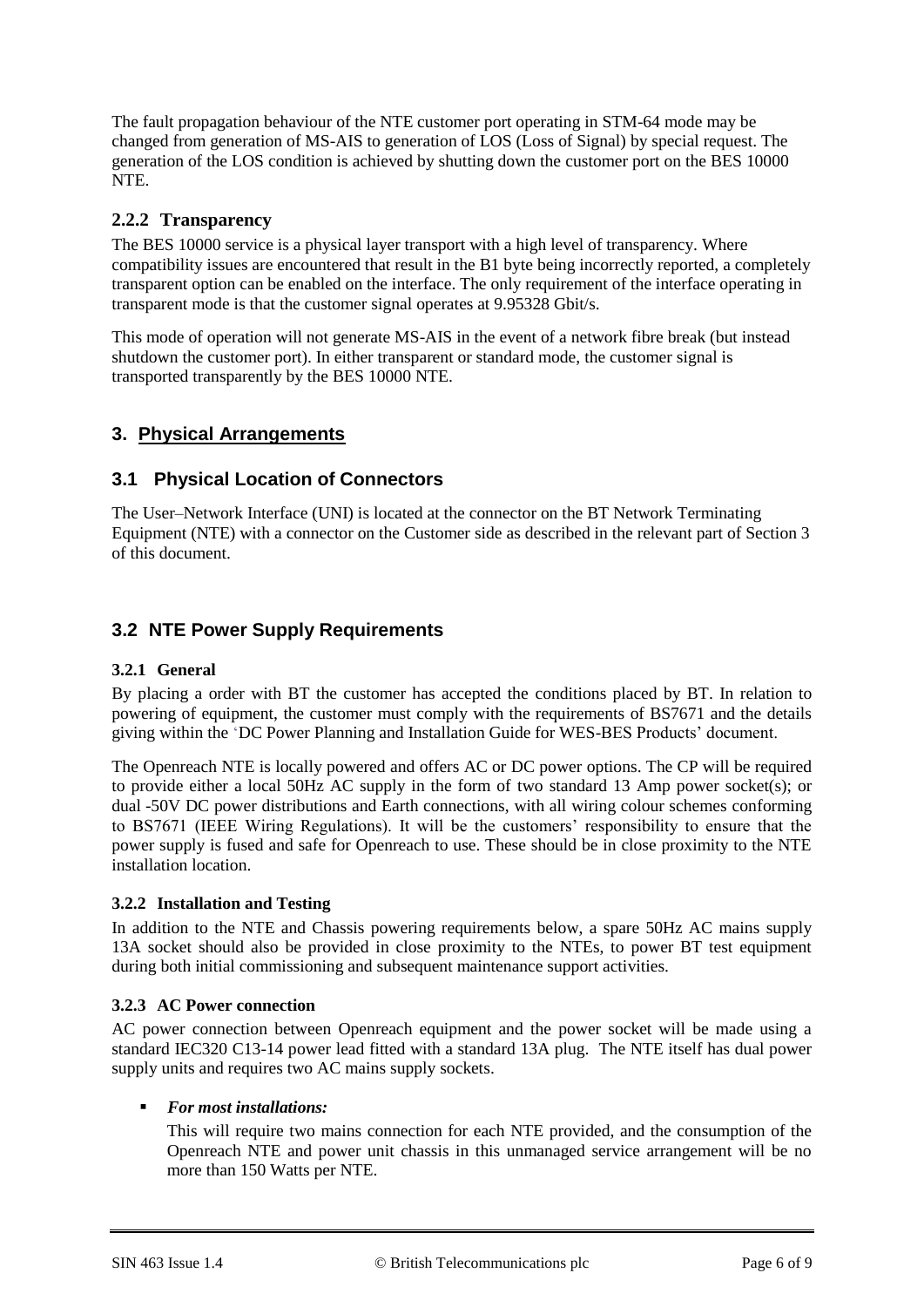#### **3.2.4 DC Power Connection**

The DC In-Line (Molex) connector is specified as the standard method of connecting DC power by Openreach, and represents the "Demarcation Point" between Openreach and the customer. At their site, the customer is required to provide suitable power and earth connection to, and be responsible for the supply, wiring and labelling to the demarcation point. Openreach will not supply or install the DC distribution system as part of the standard Ethernet installation.

*Customer provided wiring up to the Openreach specified In-Line connector.*

Wiring, MCB isolation or fuse (i.e. C Type MCB or Cartage Fuse), must be provided by the customer, up to and including the DC in-line connector, as per BT's requirements stated within the 'DC Power Planning and Installation Guide for WES-BES Products' document with respect to:

(i) Correctly rated MCB/Fuse,

(ii) Correct labelling of wiring and MCB/fuse positions compliant with BS 7671,

(iii) Correct size of cable for required voltage drop at required maximum current,

(iv) Separately fused isolatable A  $\&$  B power supplies, as detailed in the 'DC Power Planning and Installation Guide for WES-BES Products' document.

The in-line connector has a maximum current handling capability of 6A, and is not to be used for equipment requiring greater than a 6A supply (such as the Nortel OPTera 5200 equipment, which require 20A feeds).

#### **3.2.5 Additional Details**

For further details on the provision of DC Power, see the ['DC Power Planning and Installation Guide](https://www.openreach.co.uk/orpg/home/newlogin.do?smauthreason=0&target=http%3A%2F%2Fwww.openreach.co.uk%2Forpg%2Fcustomerzone%2Fproducts%2Fethernetservices%2Fethernetaccessdirect%2Fdescription%2Fsupplementaryinformation%2Fsupplementaryinfo.do&fromMasterHead=1)  [for WES-BES Products'](https://www.openreach.co.uk/orpg/home/newlogin.do?smauthreason=0&target=http%3A%2F%2Fwww.openreach.co.uk%2Forpg%2Fcustomerzone%2Fproducts%2Fethernetservices%2Fethernetaccessdirect%2Fdescription%2Fsupplementaryinformation%2Fsupplementaryinfo.do&fromMasterHead=1) available on the Openreach Ethernet website.

If there is a conflict between DC power information contained in the 'DC Power Planning and Installation Guide for WES-BES Products' and the SIN document, the order of precedence shall be as follows:

(a) DC Power Planning and Installation Guide for WES-BES Products (b) SIN

#### **4. Service Availability and Tariffs**

For further information on service availability and tariffs please contact your Openreach Customer Business Manager, or see<http://www.openreach.co.uk/orpg/products/bes.do>

#### **5. References**

<span id="page-6-1"></span><span id="page-6-0"></span>

| $\lceil 1 \rceil$ | IEEE 802.3, Standards for Local Area Networks: CSMA/CD Access Method                                     |
|-------------------|----------------------------------------------------------------------------------------------------------|
| $[2]$             | IEC 825-1, International Electrotechnical Commission (IEC) Standard – Safety of Laser<br>products Part 1 |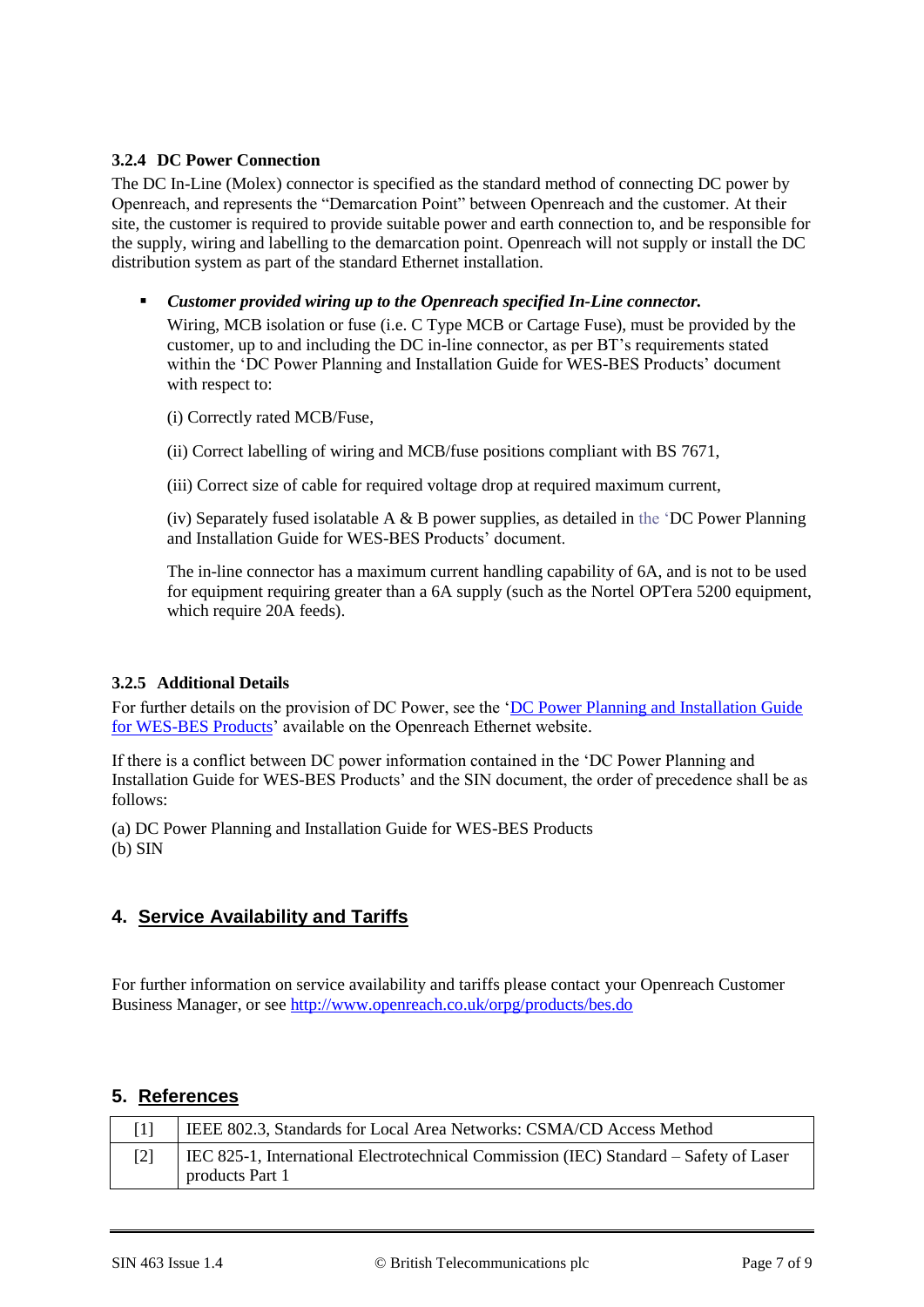<span id="page-7-2"></span><span id="page-7-0"></span>

| $[3]$ | BTNR 2511 - Interface of telecomms equipment with a nominal 48y negative<br>dc power supply                                       |
|-------|-----------------------------------------------------------------------------------------------------------------------------------|
| $[4]$ | IEEE 802.3ae, IEEE standards for 10 Gigabit Ethernet in the LAN/WAN, 2002                                                         |
| $[5]$ | ITU-T Recommendation G.691 Optical interfaces for single channel STM-64, STM-256<br>and other SDH systems with optical interfaces |
| [6]   | ITU-T Recommendation G.707 Network node interface for the synchronous digital<br>hierarchy (SDH)                                  |

<span id="page-7-1"></span>For further information or copies of referenced sources, please see document sources at <http://www.btplc.com/sinet/>

## **6. Abbreviations**

| <b>BES</b>  | <b>Backhaul Extension Services</b>                     |
|-------------|--------------------------------------------------------|
| <b>BT</b>   | British Telecommunications plc                         |
| <b>CPE</b>  | <b>Customers' Premises Equipment</b>                   |
| <b>CSMA</b> | <b>Carrier Sense Multiple Access</b>                   |
| <b>IEC</b>  | <b>International Electrotechnical Commission</b>       |
| <b>IEEE</b> | Institute of Electronic and Electrical Engineers [USA] |
| <b>IPR</b>  | <b>Intellectual Property Right</b>                     |
| LAN         | Local Area Network                                     |
| LOS         | Loss of Signal                                         |
| <b>MCB</b>  | Mini Circuit Breaker                                   |
| MS-AIS      | Multiplex Section - Alarm Indication Signal            |
| <b>NTE</b>  | <b>Network Termination Equipment</b>                   |
| <b>NTP</b>  | <b>Network Terminating Point</b>                       |
| SC/PC       | Subscription Channel / Physical Contact                |
| <b>PHY</b>  | Physical Layer Device                                  |
| <b>SDH</b>  | Synchronous Digital Hierarchy                          |
| <b>STM</b>  | Synchronous Transport /Transfer Mode                   |
| <b>SIN</b>  | Suppliers' Information Note [BT]                       |
| <b>UNI</b>  | User-to-Network Interface                              |
| WAN         | Wide Area Network                                      |